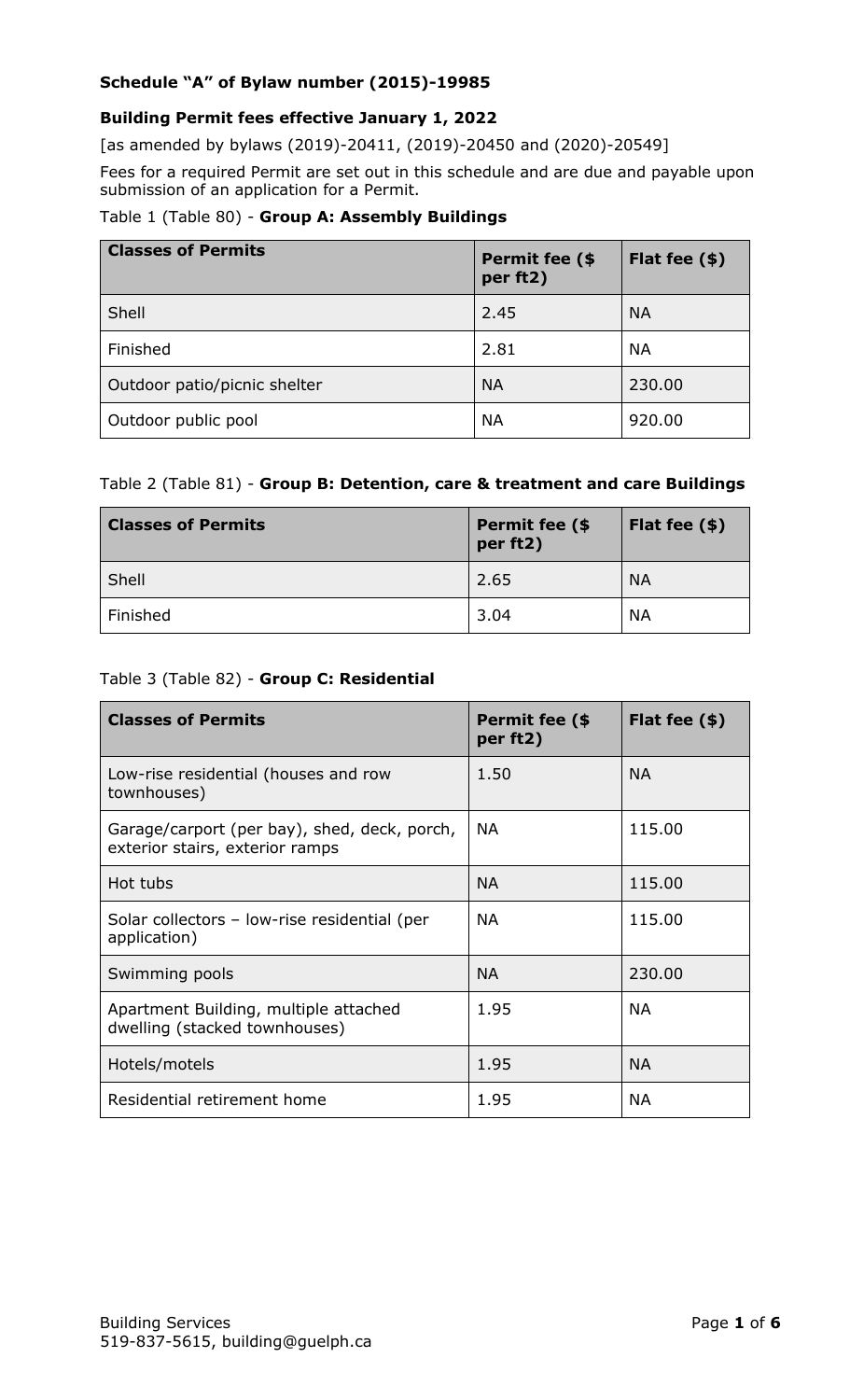## Table 4 (Table 83) - **Group D: Business and Personal Services Buildings**

| <b>Classes of Permits</b> | Permit fee (\$<br>per ft2) | Flat fee $(\$)$ |
|---------------------------|----------------------------|-----------------|
| Shell                     | 1.66                       | <b>NA</b>       |
| Finished                  | 1.95                       | <b>NA</b>       |

### Table 5 (Table 84) - **Group E: Mercantile Buildings**

| <b>Classes of Permits</b> | Permit fee (\$<br>per ft2) | Flat fee $(\$)$ |
|---------------------------|----------------------------|-----------------|
| Shell                     | 1.66                       | <b>NA</b>       |
| Finished                  | 1.95                       | <b>NA</b>       |

## Table 6 (Table 85) - **Group F: Industrial Buildings**

| <b>Classes of Permits</b> | Permit fee (\$<br>per ft2) | Flat fee $(\$)$ |
|---------------------------|----------------------------|-----------------|
| Warehouse, factories      | 1.05                       | <b>NA</b>       |
| Parking garage            | 0.89                       | <b>NA</b>       |

### Table 7 (Table 86)- **Farm Building**

| <b>Classes of Permits</b> | Permit fee (\$<br>per ft2) | Flat fee $(\$)$ |
|---------------------------|----------------------------|-----------------|
| Farm Building             | 0.50                       | <b>NA</b>       |

# Table 8 (Table 87) - **Foundation, conditional Permit**

| <b>Classes of Permits</b>      | Permit fee (\$<br>per ft2) | Flat fee $(*)$ |
|--------------------------------|----------------------------|----------------|
| Foundation, conditional Permit | 0.16                       | <b>NA</b>      |

### Table 9 (Table 88) - **Interior Finishes and Alterations: All classifications**

| <b>Classes of Permits</b>                                                                                                       | Permit fee (\$<br>per ft2) | Flat fee $(*)$ |
|---------------------------------------------------------------------------------------------------------------------------------|----------------------------|----------------|
| New interior finishes to previously unfinished<br>areas (including finishing of residential<br>basements and major renovations) | 0.47                       | <b>NA</b>      |
| Alterations and renovations to previously<br>finished areas                                                                     | 0.43                       | <b>NA</b>      |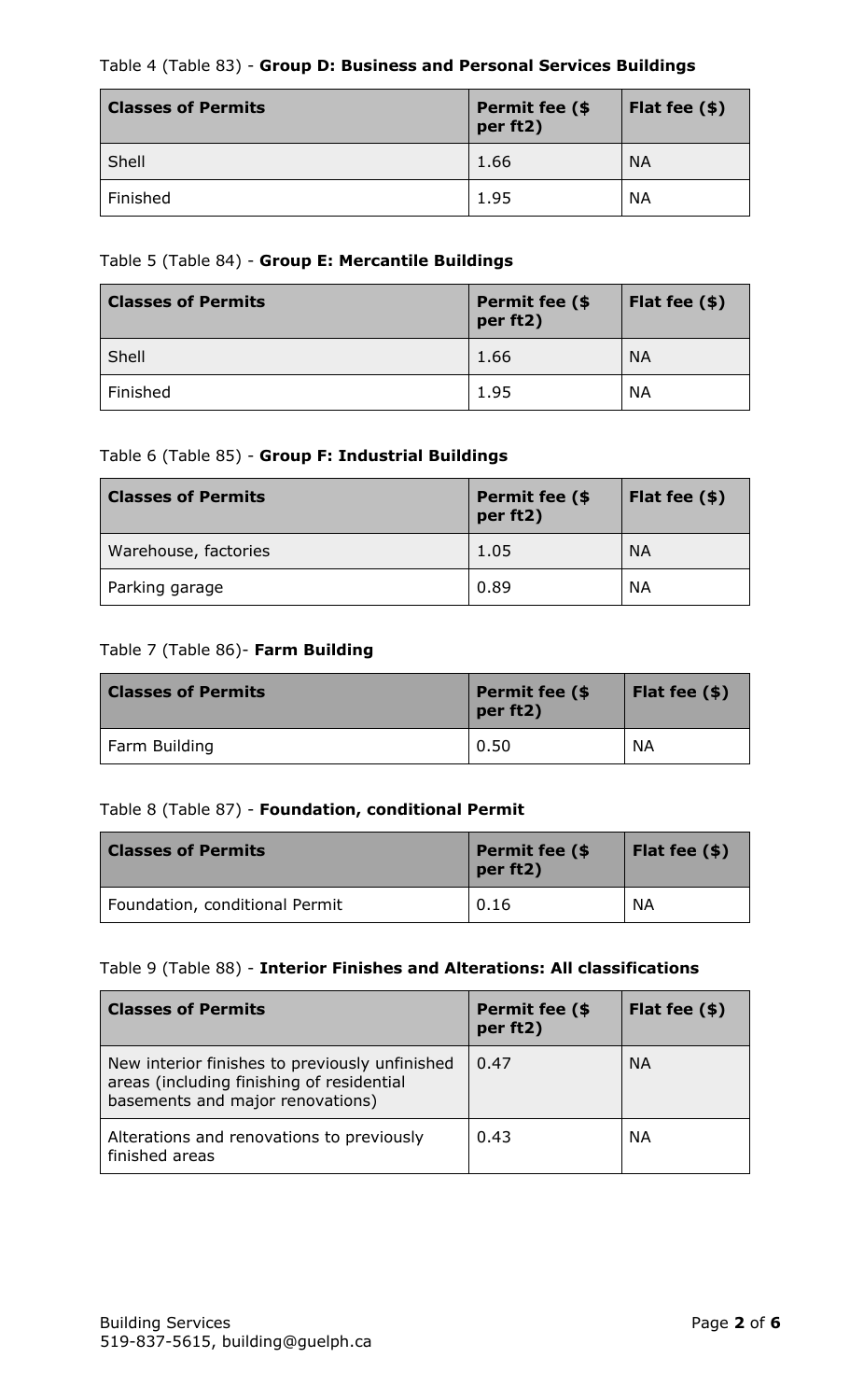| <b>Classes of Permits</b>                                                                                                                                               | Permit fee (\$<br>per ft2) | Flat fee $(*)$ |
|-------------------------------------------------------------------------------------------------------------------------------------------------------------------------|----------------------------|----------------|
| Accessory apartments, lodging houses                                                                                                                                    | 0.47/345.00<br>minimum     | <b>NA</b>      |
| Air supported structures                                                                                                                                                | 0.52                       | <b>NA</b>      |
| Balcony guard (replace per linear foot) -<br>excluding low-rise residential                                                                                             | 0.87/345.00<br>minimum     | <b>NA</b>      |
| Balcony repair (per building)                                                                                                                                           | <b>NA</b>                  | 345.00         |
| Ceiling (new or replace per square foot)                                                                                                                                | 0.08                       | <b>NA</b>      |
| Change of use Permit (with no renovations)                                                                                                                              | <b>NA</b>                  | 230.00         |
| Demising wall, firewall                                                                                                                                                 | <b>NA</b>                  | 230.00         |
| Demolitions – minor (500 square feet or less)                                                                                                                           | <b>NA</b>                  | 115.00         |
| Demolitions - major (more than 500 square<br>feet)                                                                                                                      | 0.04/345.00<br>minimum     | <b>NA</b>      |
| Designated Structures - ALL including solar<br>collectors (per application) except retaining<br>walls, public pools, signs and low-rise<br>residential solar collectors | <b>NA</b>                  | 460.00         |
| Elevator, escalator, lift                                                                                                                                               | <b>NA</b>                  | 460.00         |
| Exterior ramps (excluding low-rise<br>residential)                                                                                                                      | <b>NA</b>                  | 230.00         |
| Fireplace, woodstove (each)                                                                                                                                             | <b>NA</b>                  | 115.00         |
| Portables - per application (excludes port-a-<br>pak)                                                                                                                   | <b>NA</b>                  | 230.00         |
| Rack storage                                                                                                                                                            | 0.43/345.00<br>minimum     | <b>NA</b>      |
| Reclad exterior wall (per square foot)                                                                                                                                  | 0.08                       | <b>NA</b>      |
| Retaining wall (per linear foot)                                                                                                                                        | 4.32                       | <b>NA</b>      |
| Roof structures                                                                                                                                                         | 0.43                       | <b>NA</b>      |
| Signs - 107 square feet or less (each)                                                                                                                                  | <b>NA</b>                  | 230.00         |
| Signs - more than 107 square feet (each)                                                                                                                                | <b>NA</b>                  | 460.00         |
| Storefront replacement                                                                                                                                                  | <b>NA</b>                  | 230.00         |
| <b>Temporary Buildings</b>                                                                                                                                              | <b>NA</b>                  | 460.00         |
| Temporary tents - per application                                                                                                                                       | <b>NA</b>                  | 230.00         |
| Window - new, replacement or enlargement<br>(each)                                                                                                                      | <b>NA</b>                  | 15.00          |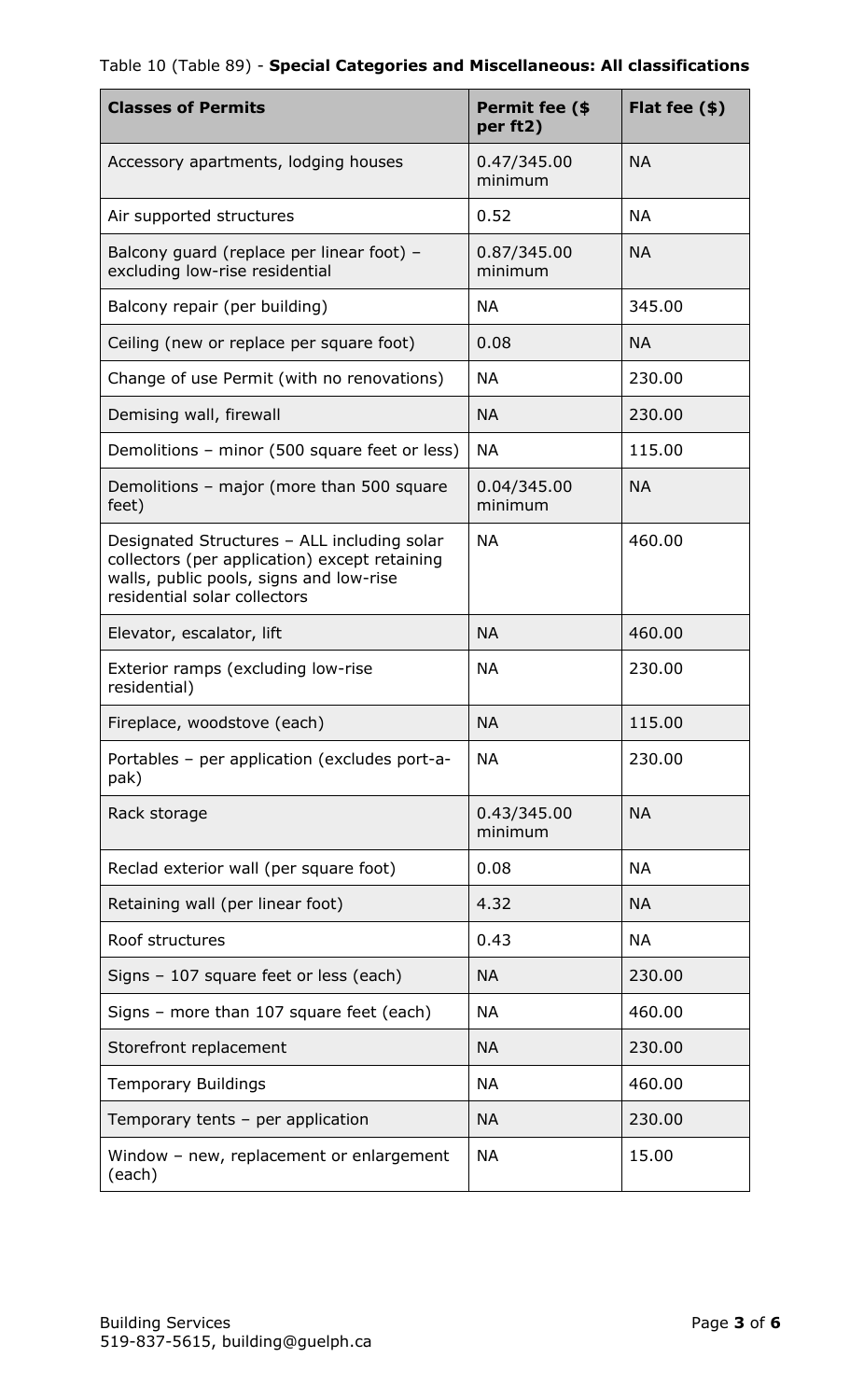## Table 11 (Table 90) - **Mechanical Work (independent of Building Permit)**

| <b>Classes of Permits</b>                                                | Permit fee (\$<br>per ft2) | Flat fee $(\$)$ |
|--------------------------------------------------------------------------|----------------------------|-----------------|
| HVAC Permit (residential per suite)                                      | <b>NA</b>                  | 115.00          |
| HVAC Permit (non-residential)                                            | 0.16                       | <b>NA</b>       |
| New sprinkler system or new standpipe<br>system                          | 0.08/345.00<br>minimum     | <b>NA</b>       |
| Alterations to existing sprinkler system or<br>existing standpipe system | 0.04/345.00<br>minimum     | <b>NA</b>       |
| Commercial kitchen exhaust systems, spray<br>booths, dust collectors     | <b>NA</b>                  | 345.00          |

# Table 12 (Table 91)- **Electrical work (Independent of Building Permit)**

| <b>Classes of Permits</b>                                                | Permit fee (\$<br>per ft2) | Flat fee $(*)$ |
|--------------------------------------------------------------------------|----------------------------|----------------|
| New file alarm system                                                    | 0.08/345.00<br>minimum     | <b>NA</b>      |
| Alterations to existing fire alarm system or<br>existing electrical work | <b>NA</b>                  | 345.00         |
| Electromagnetic locks (each) and hold open<br>devices (each)             | <b>NA</b>                  | 55.00          |

# Table 13 (Table 92) - **Plumbing work (Independent of Building Permit)**

| <b>Classes of Permits</b>                                                                                        | Permit fee (\$<br>per ft2) | Flat fee $(*)$ |
|------------------------------------------------------------------------------------------------------------------|----------------------------|----------------|
| Plumbing Permit, including hot water heaters<br>(per fixture)                                                    | <b>NA</b>                  | 15.00          |
| Testable backflow prevention devices (each)                                                                      | <b>NA</b>                  | 115.00         |
| Catchbasins, manholes, roof drains (each)                                                                        | <b>NA</b>                  | 15.00          |
| Building services (per group) – single<br>detached dwellings (SDD), semi-detached<br>dwellings, duplex dwellings | NA.                        | 115.00         |
| Building/site services (per linear foot),<br>excluding SDD, semi-detached dwellings,<br>duplex dwellings         | 0.90/345.00<br>minimum     |                |

# Table 14 (Table 93) - **Sewage Systems**

| <b>Classes of Permits</b> | Permit fee (\$<br>per ft2) | Flat fee $(*)$ |
|---------------------------|----------------------------|----------------|
| New installations         | <b>NA</b>                  | 690.00         |
| Replacement or alteration | <b>NA</b>                  | 345.00         |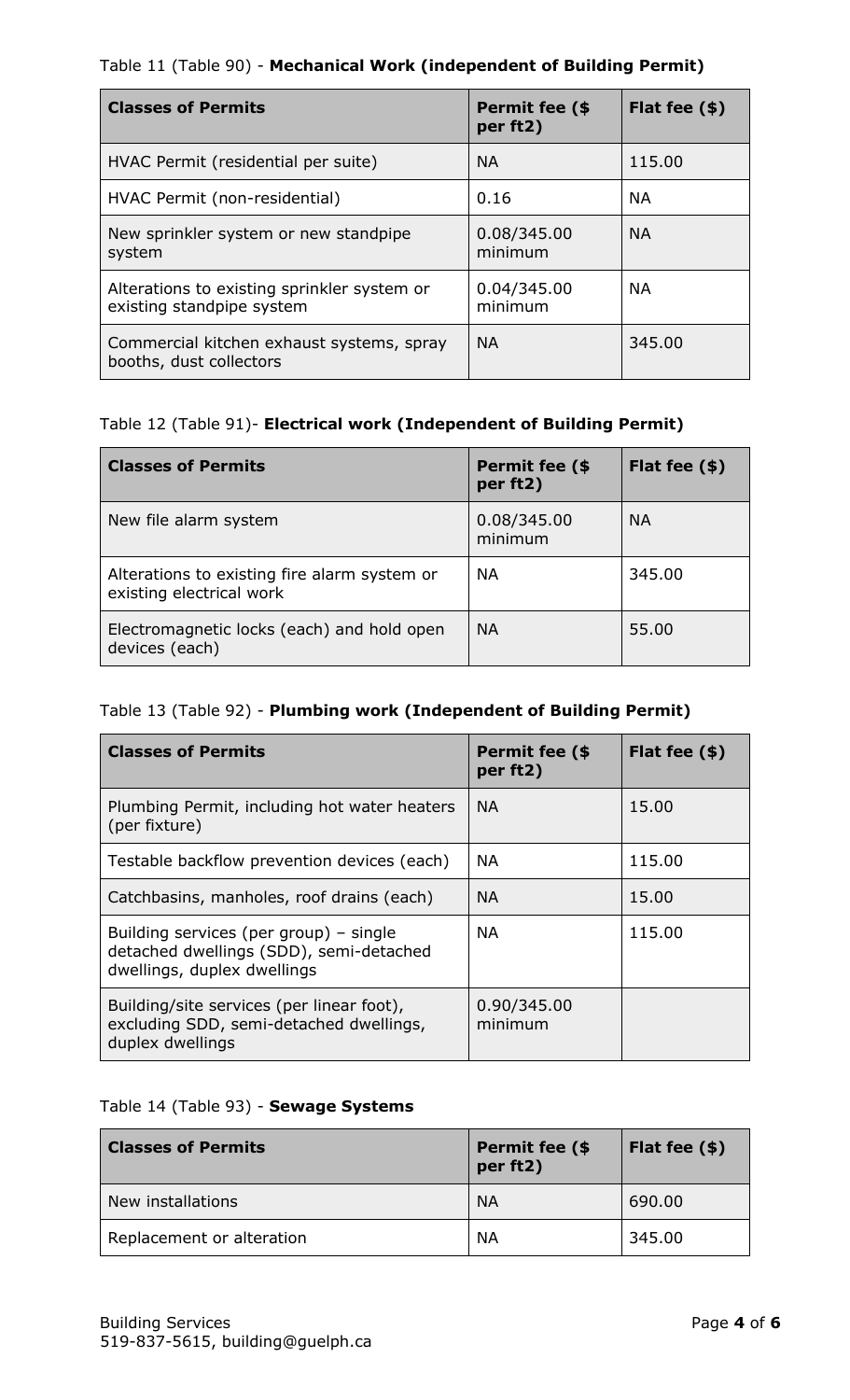### **Administration Fees**

### Table 15 (Table 94) - **Alternative Solutions (as per Subsection 6.2 of this by-law)**

| <b>Administration fee</b>                                                            | Flat fee $(\$)$ |
|--------------------------------------------------------------------------------------|-----------------|
| All Buildings/systems within the scope of Division B, Part 9<br>of the Building Code | 500.00          |
| All other Buildings/systems                                                          | 1,000.00        |

### Table 16 (Table 94) - **Occupancy without a Permit (as per Subsection 6.3 of this by-law)**

| <b>Administration fee</b>                                                          | Flat fee $(\$)$ |
|------------------------------------------------------------------------------------|-----------------|
| Occupancy of a Building, or a part of it, without the required<br>occupancy permit | 500.00          |
| Additional occupancy inspections (as per Subsection 6.4 of<br>this by-law)         | 300.00          |

# Table 17 (Table 94) - **Work without a Permit (as per Subsection 6.5 of this Bylaw)**

| <b>Administration fee</b>                                                       | Flat fee $(\$)$                                                |
|---------------------------------------------------------------------------------|----------------------------------------------------------------|
| Building, Demolition or Change of Use without the required<br>Permit            | 50% of the<br>required Permit<br>fee, maximum of<br>\$5,000.00 |
| Occupancy Permit without Construction (as per Subsection<br>6.6 of this by-law) | 300.00                                                         |
| Registering Orders on Title (as per the Building Code Act)                      | 175.00                                                         |

# **Rules for determining Permit fees**

A minimum Permit fee of \$115.00 shall be charged for all work for low-rise residential projects where the calculated Permit fee is less than these amounts. Fees identified as low-rise residential apply where there is not more than one dwelling unit above another dwelling unit in a single detached, semi-detached, duplex or row townhouse dwelling.

A minimum Permit fee of \$230.00 shall be charged for all other projects where the calculated Permit fee is less than these amounts.

The occupancy categories in this Schedule correspond with the major occupancy classifications in the Ontario Building Code. For multiple occupancy floor areas, the Permit fees for each of the applicable occupancy categories may be used, except where an occupancy category is less than 10% of the floor area.

For classes of Permits not described in this Schedule, the Chief Building Official shall determine a reasonable Permit fee.

The floor area of the proposed work is to be measured to the outer face of exterior walls (excluding low-rise residential attached garages) and to the centre line of party walls, firewalls or demising walls.

In the case of interior finishes, alterations or renovations, the area of proposed work is the actual space receiving the work. (e.g.: tenant suite)

Attached garages, fireplaces, decks, balconies, porches, exterior basement stairwells and exterior ramps are included in the Permit fee for single detached dwellings, semi-detached dwellings, duplex dwellings and townhouses.